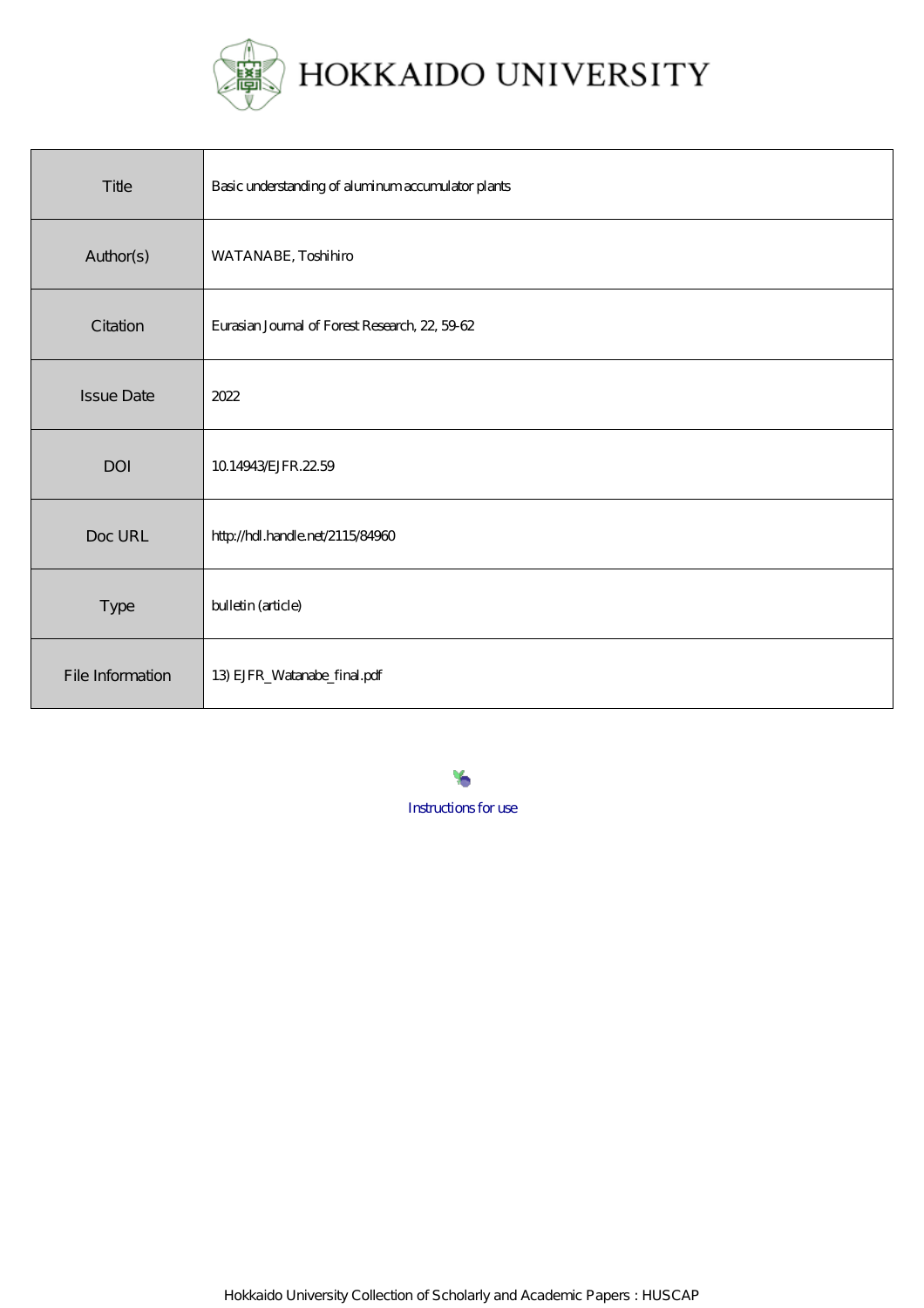# **Basic understanding of aluminum accumulator plants**

# WATANABE Toshihiro

Research Faculty of Agriculture, Hokkaido University, Sapporo 060-8589, Japan

## **Abstract**

High concentration of aluminum (Al) ion solubilized in acid soils restrict plant growth. The mechanisms of plant adaptation to Al stress can be separated into Al exclusion and internal Al inactivation. In general, plant species that have developed mechanisms of the former type are called "Al excluders", and those that have developed mechanisms of the latter type are called "Al accumulators". Aluminium accumulators are widely distributed in acid soils, particularly in humid tropics. In addition to their geographical distribution, Al accumulators show a wide phylogenetic distribution in plant. Here I discussed physiological characteristics of Al accumulation among different Al accumulator species within various vascular plant taxa. Results from the literature suggested that variation of the Al detoxification and accumulation mechanisms in the tissue of Al accumulators seemed to be small in vascular plant.

*Key words*: acid soil, aluminum toxicity, aluminum accumulator plant, oxalate, silicon.

# **Introduction**

Acid soils occupy approximately 30% of the world's ice-free land area (von Uexküll and Mutert 1995). It is well known that high Al ion concentration in soil solutions is the most important factor in restricting plant growth in acid soils. In non-acid soils, the naturally occurring Al forms are usually stable and nontoxic, but soluble Al ions become available in soil solutions when pH is below 5.5. In most plant species, the Al toxicity is a problem in roots. It has been reported that Al increases plasma membrane permeability by binding phospholipids (Matsumoto *et al.* 1992) and membrane proteins (Caldwell 1989), or by lipid peroxidation (Ikegawa *et al.* 2000). Al also increases cell wall rigidity (Wehr *et al.* 2004) by binding pectin (Horst *et al.* 2010) and hemicelluloses (Yang *et al.* 2011). Generally, the mechanisms of Al tolerance can be separated into Al exclusion and internal Al inactivation. Most plant species have developed the ability to exclude Al from roots as a method of adapting to acid soils (Kochian *et al.* 2015). The most well-known mechanism of Al exclusion is the exudation of organic acid anions from the root. Some organic acid anions can make stable complex with Al, resulting in Al inactivation in rhizosphere. The efficiency of Al-inactivation is dependent on the chelating ability of the secreted organic acid anions, which can be corresponded to their stability constants of Al-organic acid anion chelate. The major organic acids released from roots for Al detoxification (exclusion) are citrate (e.g. in maize (Pellet *et al.* 1995), *Cassia tora* (Ma *et al.* 1997), soybean (Yang *et al.* 2000), snapbean (Miyasaka *et al.* 1991), rye (Li *et al.* 2000), triticale (Ma *et al.* 2000)), malate (e.g. in wheat (Delhaize *et al.* 1993), rye (Li *et al.* 2000), triticale (Ma *et al.* 2000)) and oxalate (e.g. in buckwheat (Ma *et al.* 1997), taro (Ma and Miyasaka 1998)). It has been suggested that the exudation of organic acid anions is controlled by anion transporter. Some anion channel inhibitors inhibited oxalate secretion (and decreased the Al tolerance) in buckwheat (Zheng *et al.* 1998). Sasaki *et al.* (2004) isolated a novel gene, *ALMT1*, which encodes an Al-activated malate transporter in wheat. Homologues of wheat *ALMT1* were isolated in several plant species, such as *Arabidopsis thaliana* (Hoekenga *et al.* 2006) and *Brassica napus* (Ligaba *et al.* 2006).

Thus, the exudation of organic acid anions is a key mechanism of Al tolerance in plant. However, it is also known that Al tolerance in plant cannot be explained only by the exudation of organic acid anions. When comparing Al tolerance and organic acid anion (citrate) exudation under Al stress in 7 different plant species, no correlation was observed between these two parameters (Wagatsuma *et al.* 2001). For example, rice has relatively higher tolerance to Al but does not exude significant amounts of organic acid anions from roots for Al tolerance (Wagatsuma *et al.* 2001). There are many reports studying Al tolerance mechanisms in rice. Watanabe and Okada (2005) suggested that the differences in Al tolerance between japonica (tolerant) and indica (sensitive) varieties can be explained by different electrochemical characteristics of root-tip cells. Ma *et al.* (2002) mapped quantitative trait loci (QTLs) for Al tolerance mapped in a population of 183 backcross inbred lines derived from a cross of Koshihikari (tolerant) and Kasalath (sensitive). In their study, three putative QTLs controlling Al tolerance were detected on chromosomes 1, 2 and 6. Khan *et al.* (2009) reported that the difference in lipid composition of plasma membrane could explain the difference in Al tolerance in rice. As explained above, many researchers are studying the mechanisms of Al tolerance in rice but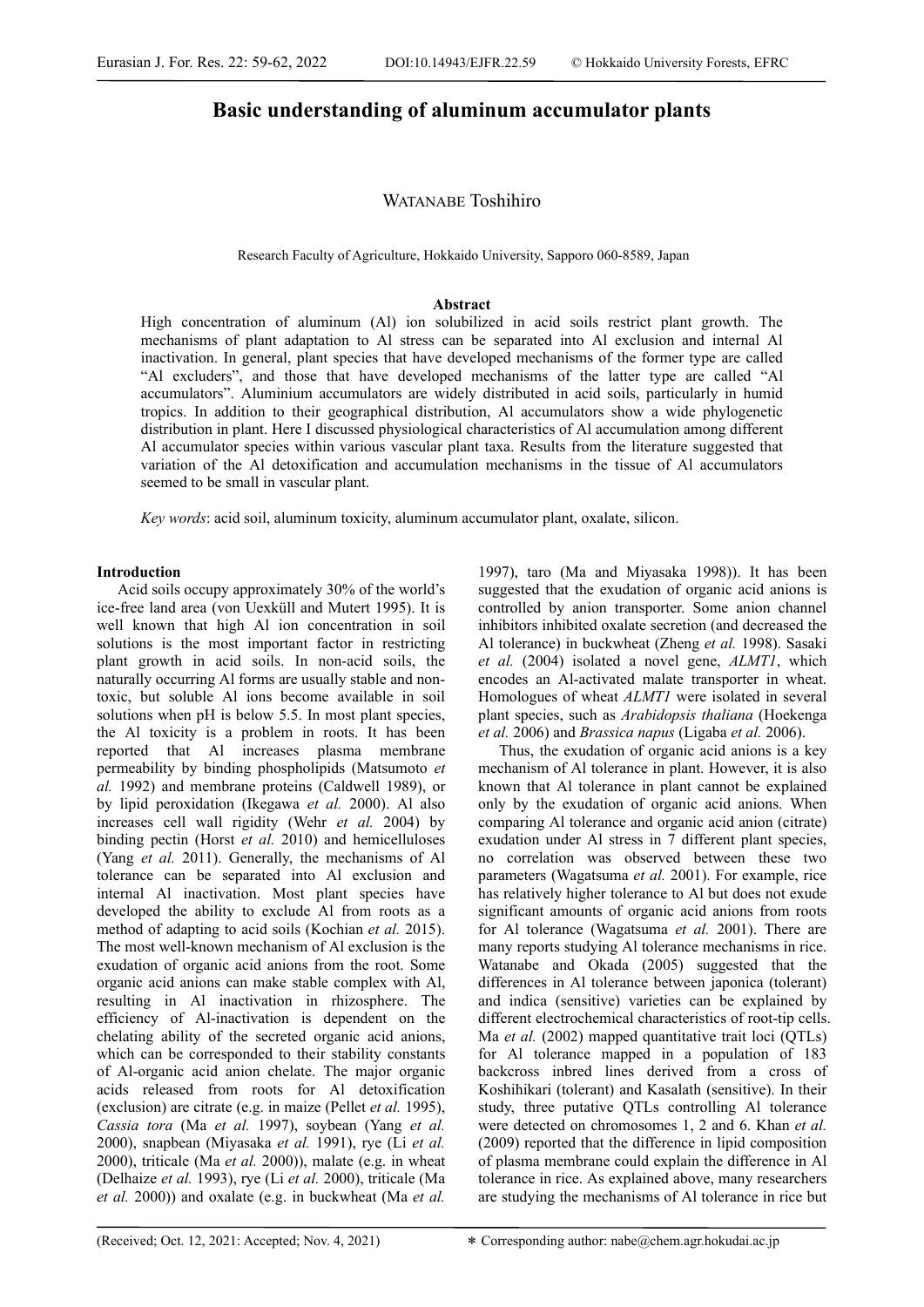definite mechanism is still unclear.

#### **Aluminum accumulator plants**

Another important mechanism of Al tolerance is the internal Al tolerance. Generally, the most part of Al absorbed by roots cannot be transported to shoots. In some specific plant species adapted to acid soils, however, considerably large amounts of Al are transported and accumulated in shoots. Such plant species that highly develop the internal Al tolerance are often called "Al accumulators", and are mostly woody plants. Such accumulator plants are also found in other toxic elements, including heavy metals (Memon and Schröder 2009), which may be a common adaptation mechanism of plants to toxic elements. Heavy metal accumulator plants have also been used in phytoremediation to remove toxic elements from the contaminated soil (Memon and Schröder 2009).

Then, how do Al accumulators resist such a high tissue concentration of Al? It has been shown in some accumulator species that organic or inorganic ligands form stable complexes with Al in the tissues, like in the rhizosphere of Al excluders exuding organic acid ligands from the roots. For example, *Melastoma malabathricum* (Figure 1), which is a woody plant growing in acid soils in Southeast Asia, accumulates more than 10,000 mg Al  $kg^{-1}$  DW in the leaves as monomeric Al and Al-oxalate complexes (Watanabe *et al.* 1998). Similarly, the main Al-form in the leaves of *Hydrangea macrophylla* was reported to be an Alcitrate complex (Ma *et al.* 1997). Inorganic ligand for Al in tissues of Al accumulator species was also suggested. *Faramea marginata*, a woody species growing on mainly acid soils, is not only a strong Al accumulator, but also a Si accumulator. The form of Si in *F. marginata* is different from that in rice, a typical Si accumulator, and is likely to make complex with Al (Britez *et al.* 2002).

Why can they accumulate such high concentrations of Al in their tissues (shoots)? In strongly acid soils, rhizospheric Al activities are extremely high. In case of Al excluders, large amounts of organic acid anions, synthesized from photosynthate, are needed to inactivate rhizospheric Al in such soils, resulting in increase of carbon loss. Moreover, organic acid anions would diffuse in soil solution, and be decomposed by soil microorganisms. By contrast, Al accumulators can concentrate organic acid anions on inside plant. This is energetically-favored system to survive in strongly acid soils. Besides this, some Al accumulators utilize Al for their growth. Although *M. malabathricum* is a dominant species in some strongly acid soils with high concentration of both Al and iron (Fe) (e.g. acid sulfate soils), it is very sensitive to Fe toxicity. Fe is an essential micronutrient for plant, but excess Fe often induces an excess of reactive oxygen species. Watanabe *et al.* (2006) showed that Al absorption competitively decreases Fe absorption in *M. malabathricum*. This decrease of Fe accumulation allows *M. malabathricum* to distribute as a dominant plant species in strongly acidic soils.



Figure 1. Melastoma malabathricum.

### **Phylogenetic distribution of aluminum accumulator plants**

Plant species with Al levels of at least 1000 mg kg-1 in their leaves or shoots are defined as Al accumulators (Chenery 1948). The phylogenetic distribution of Al accumulator plants has been studied by several researchers. Jansen *et al.* (2002) comprehensively analyzed the data in the literature, and applied recent molecular phylogenies to evaluate the systematic and phylogenetic implications of the Al-hyperaccumulation characteristic. They found that Al accumulators are mainly eudicots, and are particularly common in basal, woody branches of fairly advanced groups, such as rosids and asterids, but the characteristic has probably been lost in more derived, herbaceous taxa (Jansen *et al.* 2002). Furthermore, Schmitt *et al.* (2017) showed that Al accumulators are also widely distributed in pteridophytes, and that Al hyperaccumulation is much more common in pteridophytes than in angiosperms.

#### **Phylogenetic variation of aluminum forms in the tissue of aluminum accumulator species**

Aluminium forms in the tissue of Al accumulator plants have been reported in various studies (Figure 2). It has been reported that oxalate is the most common ligand for a part of Al in the tissue of Al accumulator species in various clades of angiosperms (Ma et al. 1997; Maejima *et al*. 2014; Morita *et al*. 2006; Watanabe et al. 1998), whereas a high concentration of non-chelated monomeric Al was also detected in the leaves of woody eudicots (Maejima *et al.* 2014; Watanabe *et al*. 1998). Oxalate has often been regarded as an end product that is not further metabolized or only slowly metabolized. Whereas various functions of oxalate have been suggested, the most common function is the regulation of Ca levels and protection against herbivory by forming Ca oxalate crystals (Franceschi and Nakata, 2005). Moreover, oxalate itself is toxic in a soluble form. Therefore, from the other perspective, it is possible that excess oxalate is detoxified by binding with Ca in plant. Detoxification of Al by oxalate in plant might be derived from Ca oxalate crystal formation. Furthermore, as another ligand for Al, silicon (Si) was also suggested to contribute in some Al accumulator species (Britez *et al*.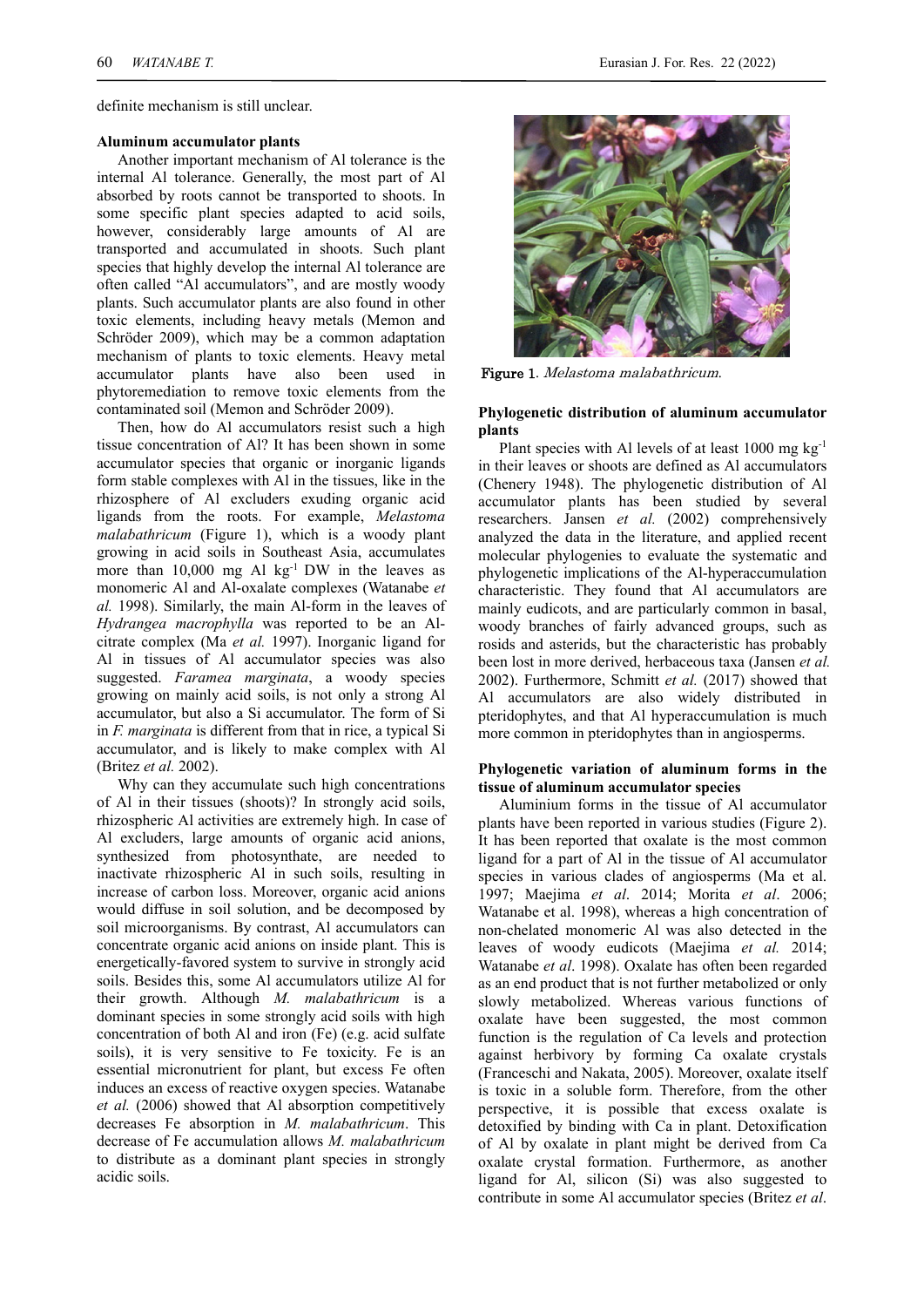

Figure 2. Possible major aluminum forms in the tissue of aluminum accumulator plants.

2002; Malta *et al.* 2016), including *Dicranopteris linearis*, a fern (Liu et al. 2019). These results imply that internal Al detoxification mechanisms by making Al-oxalate or Al-Si complexes in plant tissue may be very primitive and common in vascular plants.

#### **Acknowledgments**

I would like to express my appreciation to JSPS for supporting Bilateral Joint Seminar.

#### **References**

- Britez, R.M., Watanabe, T., Jansen, S., Reissmann, C.B., and Osaki, M. (2002) The relationship between aluminium and silicon accumulation in leaves of *Faramea marginata* (Rubiaceae). New Phytologist, 156: 437-444.
- Caldwell, C.R. (1989) Analysis of aluminum and divalent cation binding to wheat root plasma membrane proteins using Terbium phosphorescence. Plant Physiology, 91: 233-241.
- Chenery, E.M. (1948) Aluminum in the plant world. Part I, general survey in dicotyledons. Kew Bulletin, 3: 173-183.
- Delhaize, E., Ryan, P.R., and Randall, P.J. (1993) Aluminum tolerance in wheat (*Triticum aestivum* L.). II. Aluminum-stimulated excretion of malic acid from root apices. Plant Physiology, 103: 695- 702.
- Franceschi, V.R. and Nakata, P.A. (2005) Calcium oxalate in plants: formation and function. Annual Review of Plant Biology, 56: 41-71.
- Hoekenga, O.A., Maron, L.G., Piñeros, M.A., Cançado, G.M.A., Shaff, J., Kobayashi, Y., Ryan, P.R., Dong, B., Delhaize, E., Sasaki, T., Matsumoto, H., Yamamoto, Y., Koyama, H., and Kochian L.V. (2006) *AtALMT1*, which encodes a malate transporter, is identified as one of several genes

critical for aluminum tolerance in *Arabidopsis*. Proceedings of the National Academy of Sciences, 103: 9738-9743.

- Horst, W.J., Wang, Y., and Eticha, D. (2010) The role of the root apoplast in aluminium-induced inhibition of root elongation and in aluminium resistance of plants: a review. Annals of Botany, 106: 185-197.
- Ikegawa, H., Yamamoto, Y., and Matsumoto, H. (2000) Responses to aluminium of suspension-cultured tobacco cells in a simple calcium solution. Soil Science and Plant Nutrition, 46: 503-514.
- Jansen, S., Broadley, M.R., Robbrecht, E., and Smets, E. (2002) Aluminum hyperaccumulation in angiosperms: A review of its phylogenetic significance. Botanical Review, 68: 235-269.
- Khan, M.S.H., Tawaraya, K., Sekimoto, H., Koyama, H., Kobayashi, Y., Murayama, T., Chuba, M., Kambayashi, M., Shiono, Y., Uemura, M., Ishikawa, S., and Wagatsuma, T. (2009) Relative abundance of Δ5-sterols in plasma membrane lipids of root-tip cells correlates with aluminum tolerance of rice. Physiologia Plantarum, 135: 73-83.
- Kochian, L.V., Piñeros, M.A., Liu, J., and Magalhaes, J.V. (2015) Plant Adaptation to Acid Soils: The Molecular Basis for Crop Aluminum Resistance. Annual Review of Plant Biology, 66: 571-598.
- Li, X.F., Ma, J.F., and Matsumoto, H. (2000) Pattern of aluminum-induced secretion of organic acids differs between rye and wheat. Plant Physiology, 123: 1537-1543.
- Ligaba, A., Katsuhara, M., Ryan, P.R., Shibasaka, M., and Matsumoto, H. (2006) The *BnALMT1* and *BnALMT2* genes from rape encode aluminumactivated malate transporters that enhance the aluminum resistance of plant cells. Plant Physiology,142:1294-1303.